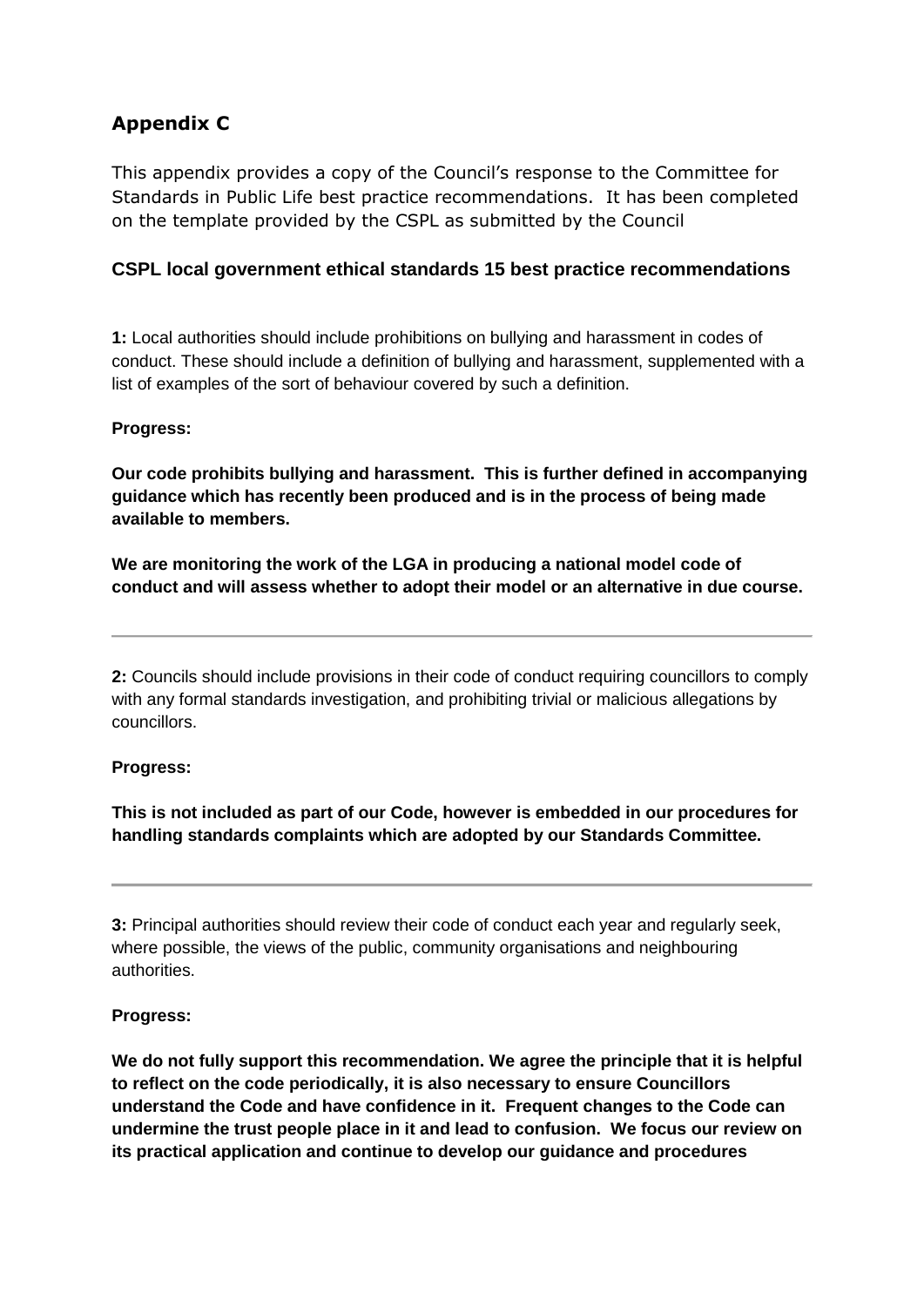**accordingly, in consultation with other authorities in our area, sharing learning and understanding best practice.**

**Across Suffolk, we have adopted a Code which applies to all County, District and Parish and Town Councillors. This is also considered good practice to do. Although revisions have been considered, we have ultimately concluded these are not necessary and the Code has effectively stood the test of time well since first adopted in 2012.**

**4:** An authority's code should be readily accessible to both councillors and the public, in a prominent position on a council's website and available in council premises.

#### **Progress:**

**The Code is available on our website, where we have a specific section on Councillor Conduct, and can be obtained by those who visit the Council offices.**

**5:** Local authorities should update their gifts and hospitality register at least once per quarter, and publish it in an accessible format, such as CSV.

#### **Progress:**

**We have very limited declarations of gifts and hospitality as we have an embedded principle that such gifts and hospitality should, in the first instance, be politely refused. As a result, for nearly all quarters, publication of this document would result in a nil return although any declarations are updated on the individual Councillor declaration of interests which are available online. We are currently reviewing the recent publication by Transparency International on the national planning system and if we deem that further revisions are required to our approach, we will take the necessary action.**

**6:** Councils should publish a clear and straightforward public interest test against which allegations are filtered.

#### **Progress:**

**This is firmly embedded in our Standards Procedures which, as above, have been endorsed by our Standards committee.**

**7:** Local authorities should have access to at least two Independent Persons.

**Progress:**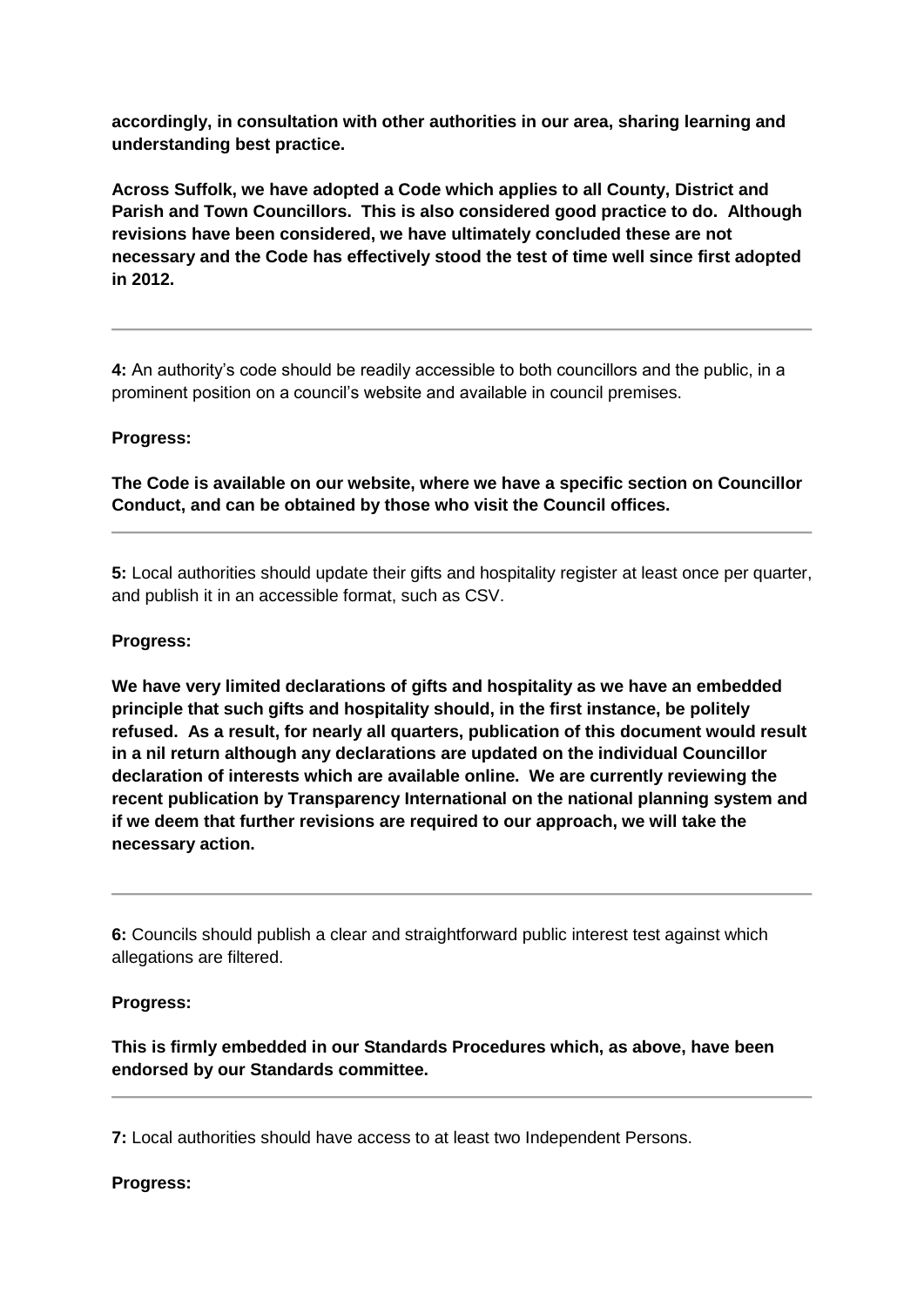#### **We have access to two Independent Persons.**

**8:** An Independent Person should be consulted as to whether to undertake a formal investigation on an allegation, and should be given the option to review and comment on allegations which the responsible officer is minded to dismiss as being without merit, vexatious, or trivial.

#### **Progress:**

**The involvement of the Independent Person is clearly set out in our procedures. They are consulted on whether to undertake a formal investigation on allegations and may also be involved in complaints dismissed at the initial assessment stage especially if there are more marginal judgements to be made.**

**9:** Where a local authority makes a decision on an allegation of misconduct following a formal investigation, a decision notice should be published as soon as possible on its website, including a brief statement of facts, the provisions of the code engaged by the allegations, the view of the Independent Person, the reasoning of the decision-maker, and any sanction applied.

#### **Progress:**

**We have considered this recommendation in the past with members of our Standards Committee who are of the view that a judgement would have to be formed on whether the decision notice should be published.** 

**This is particularly important in view of the Ledbury case, which came after the Committee's report. Only a small proportion of the complaints we receive result in a formal investigation, and when they do it often pertains to cases where a parish clerk raises a grievance against their employer which substantively constitutes a Code of Conduct allegation. Publication of the decision notice in the public domain in such cases may subsequently compromise the clerk's ability to fairly pursue a legitimate grievance against their employer and so needs to be very carefully considered.**

**As a result, we continue to believe that each case should be judged on its merits and publication should only occur where it is appropriate to do so.**

**10:** A local authority should have straightforward and accessible guidance on its website on how to make a complaint under the code of conduct, the process for handling complaints, and estimated timescales for investigations and outcomes.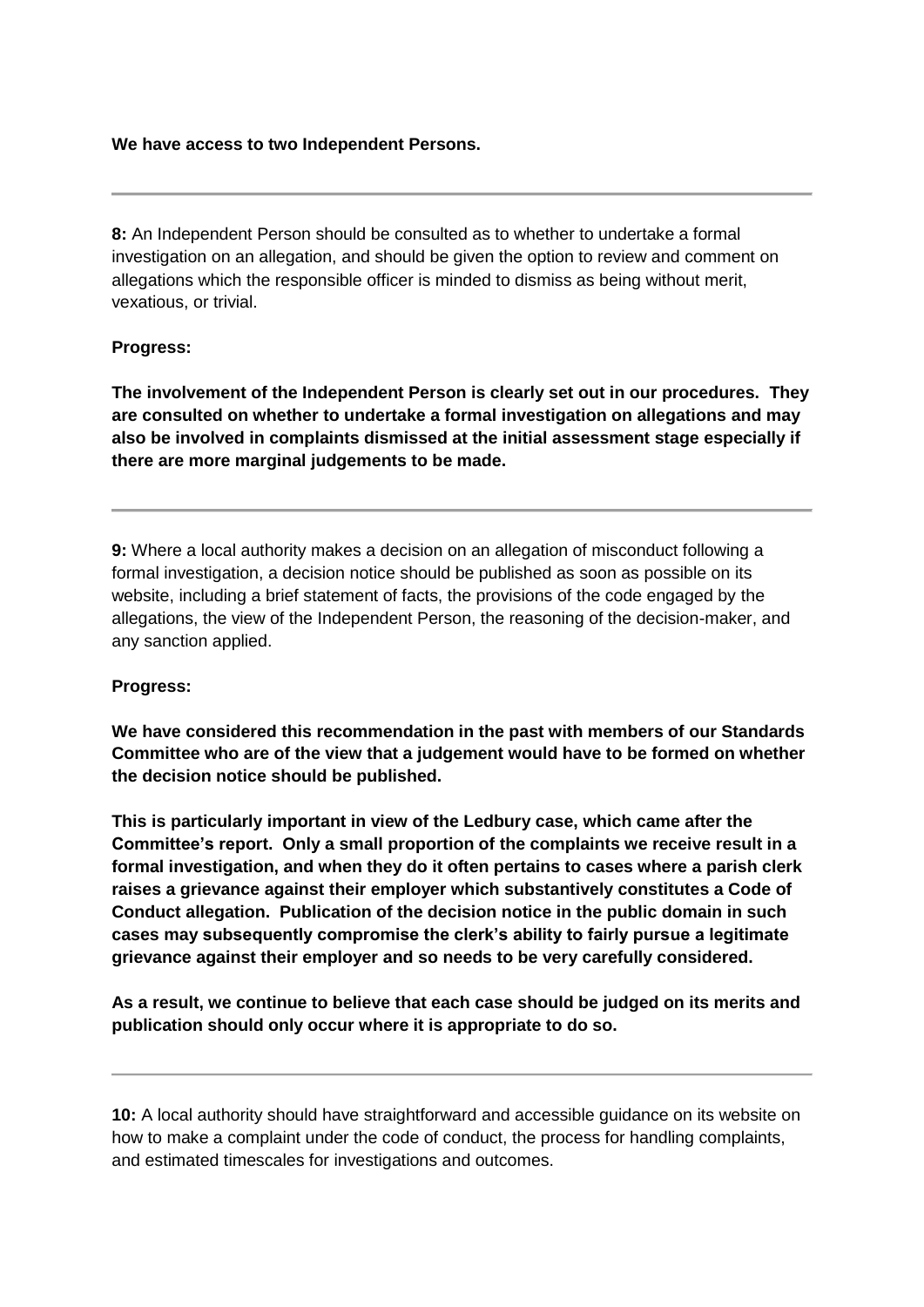## **Progress:**

**We have a specific section on our website for Councillor Conduct, which includes a complaint form and links to the code of conduct and our procedures for handling complaints.**

**11**: Formal standards complaints about the conduct of a parish councillor towards a clerk should be made by the chair or by the parish council as a whole, rather than the clerk in all but exceptional circumstances.

#### **Progress:**

**We believe that this recommendation has been, to a degree, superseded by the Ledbury situation. Nonetheless, we would accept a complaint that was made either by the Chair (or another Councillor), on behalf of the Clerk, or by the Clerk themselves – we do not place restriction on who submits complaints**

**12:** Monitoring Officers' roles should include providing advice, support and management of investigations and adjudications on alleged breaches to parish councils within the remit of the principal authority. They should be provided with adequate training, corporate support and resources to undertake this work.

#### **Progress:**

**This is part of the Monitoring Officer's role. The MO has a strong relationship with Suffolk Association of Local Councils and works with them where necessary in the advisory role to avoid duplication. The Monitoring Officer reports to the Assistant Director for HR, Legal and Democratic Services and is also able to raise matters with the Chief Executive and has no concerns regarding access to training, support or resources.**

**13:** A local authority should have procedures in place to address any conflicts of interest when undertaking a standards investigation. Possible steps should include asking the Monitoring Officer from a different authority to undertake the investigation.

#### **Progress:**

**The Monitoring Officer has a very experienced standing deputy, the Service Manager (Legal Shared Services) who may take responsibility for considering complaints where the Monitoring Officer may have a conflict of interest. Investigations have been undertaken by staff within the legal shared service, and by external parties. The**